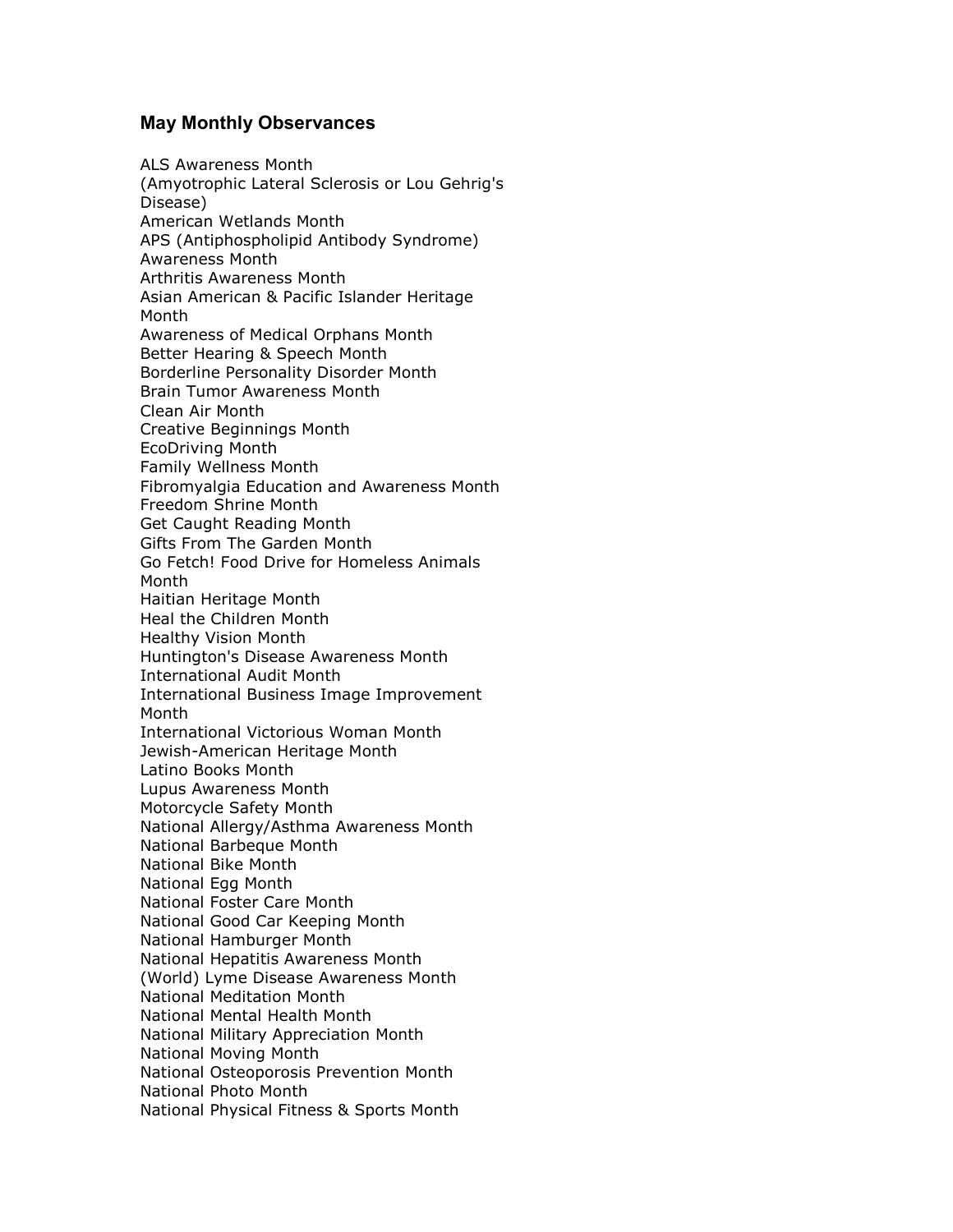National Physiotherapy Month National Preservation Month National Salad Month National Salsa Month National Smile Month National Stroke Awareness Month National Vinegar Month Older Americans Month Personal History Month Prepare Tomorrow's Parents Month React Month Revise Your Work Schedule Month Strike Out Strokes Month Sweet Vidalia Onions Month Teen CEO Month Teen Self-Esteem Month Tennis Month Tay-Sachs and Canavan Diseases Month Ultra-violet Awareness Month Women's Health Care Month Young Achievers of Tomorrow Month National Family Month (5/9 to 6/20)

## **May Weekly Observances**

Bread Pudding Recipe Exchange Week: 1-7 Be Kind To Animals Week: 2-8 National Correctional Officer's Week: 2-8 Children's Mental Health Week: 2-8 Drinking Water Week: 2-8 Flexible Work Arrangement Week: 2-8 Kids Win Week: 2-8 Goodwill Industries Week: 3-9 National Anxiety & Depression Awareness Week: 2-8 National Family Week: 2-8 National Hug Holiday Week: 2-8 National Pet Week: 2-8 National Wildflower Week: 2-9 North American Occupational Safety & Health Week: 2-8 Teacher Appreciation Week: 2-8 Update Your References Week: 2-8 Dating and Life Coach Recognition Week: 3-9 Intimate Apparel Market Week: 3-6 Work At Home Moms Week: 3-9 National Nurses Day and Week: 6-12 National Tourism Week: 8-16 National Nursing Home Week: 9-15 National Police Week: 9-15 National Return To Work Week: 9-15 National Women's Health Week: 9-15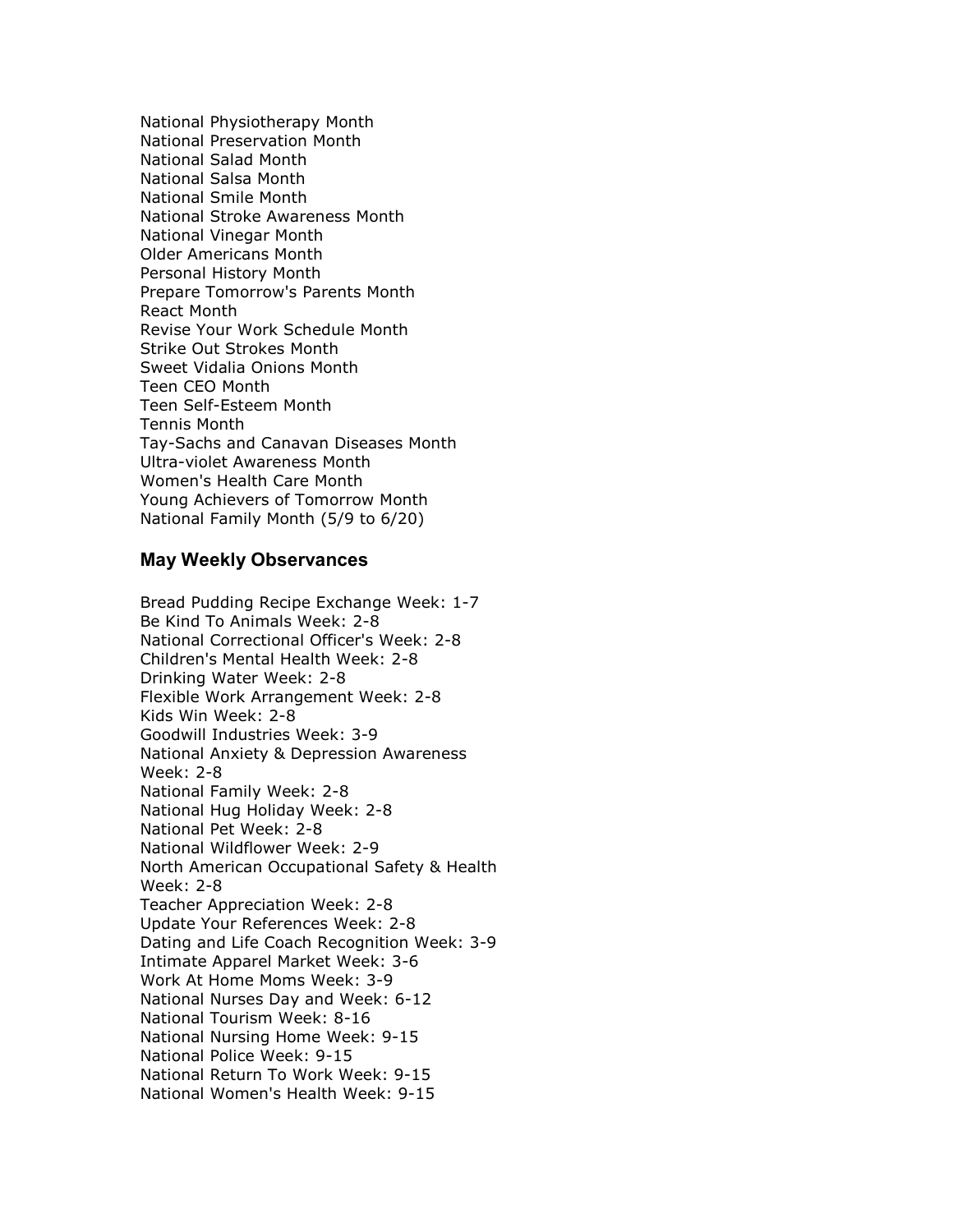Reading is Fun Week: 9-15 Salute to Moms 35+ Week: 9-16 National Return To Work Week: 10-16 National Etiquette Week: 10-14 Salvation Army Week: 10-16 Universal Family Week: 10-16 Children's Book Week: 10-16 National Stuttering Awareness Week: 10-16 National Dog Bite Prevention Week: 16-22 National New Friends, Old Friends Week: 16- 22 National Transportation Week: 16-22 World Trade Week: 16-22 EMS (Emergency Medical Services) Week: 17- 23 National Effectiveness Week: 17-21 National Bike to Work Week: 17-21 National Medical Transcription Week: 17-23 National Backyard Games Week: 17-24 Cover the Uninsured Week: 22-29 National Safe Boating Week: 22-28 Week of Solidarity With The People of Non-Self-Governing Territories: 25-31 Black Single Parents Week: 30-6/5

## **May Daily Observances**

Amtrak Day: 1 Beltaine: 1 Executive Coaching Day: 1 Free Comic Book Day: 1 Join Hands Day: 1 Keep Kids Alive! Drive 25 Day: 1 Kentucky Derby: 1 Law Day: 1 Lei Day: 1 Loyalty Day: 1 Martin Z. Mollusk Day: 1 May Day: 1 Mother Goose Day: 1 National Dance Day: 1 National Homebrew Day: 1 National Scrapbooking Day: 1 New Homeowner's Day: 1 School Principals' Day: 1 Silver Star Day: 1 Stepmother's Day: 1 Space Day 1: Tuba Day: 1 Lag B'Omer: 2 Motorcycle Mass & Blessing of The Bikes Day: 2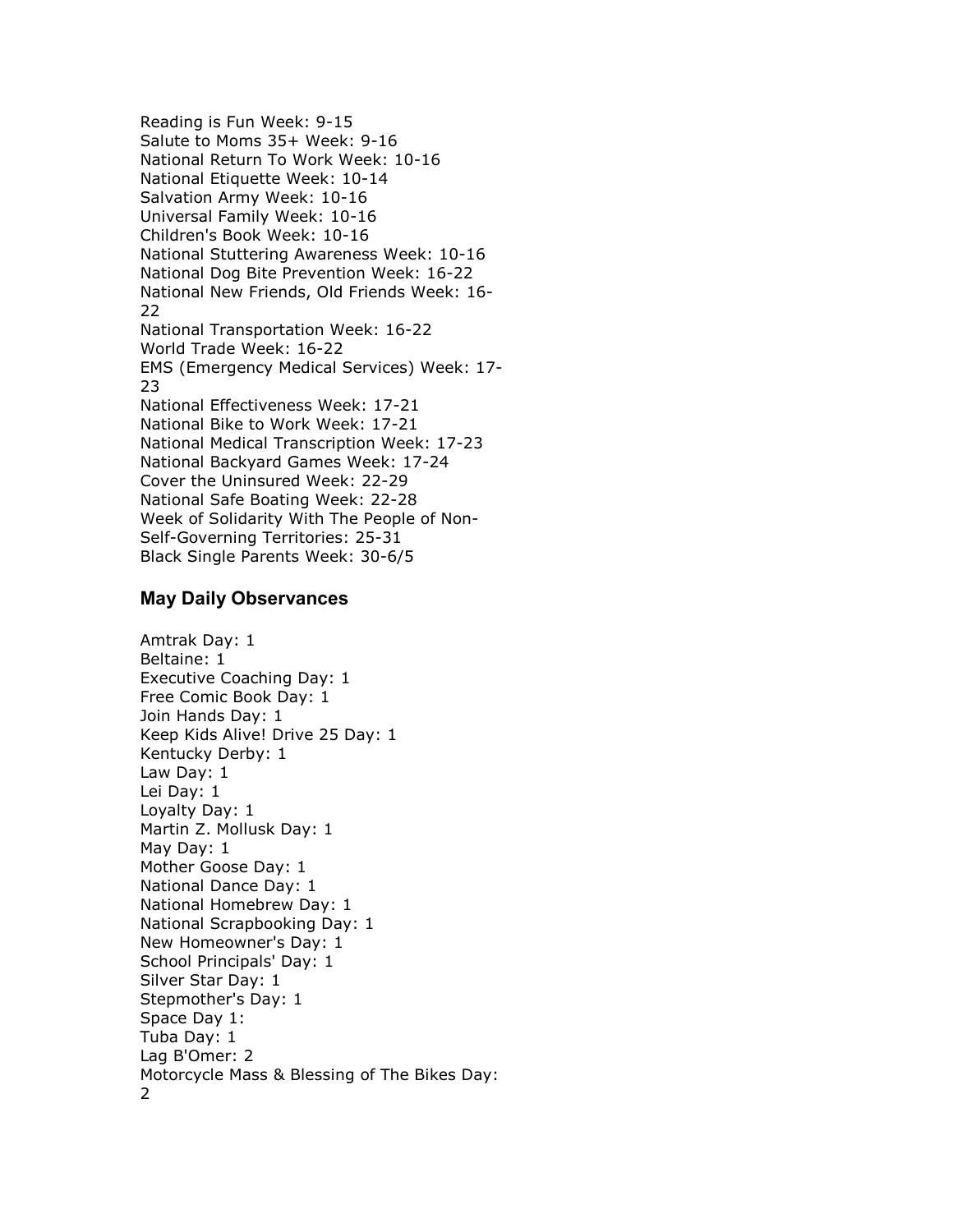National Infertility Survival Day: 2 National Play Your Ukulele Day: 2 Roberts Rule of Order Day: 2 World Laughter Day: 2 Accountant's Day or Accounting Day: 3 or 10? (undecided) Garden Meditation Day: 3 Lumpy Rug Day: 3 National Two Different Colored Shoes Day: 3 Paranormal Day: 3 World Press Freedom Day: 3 Melanoma Monday: 3 Childhood Depression Awareness Day: 4 National Teacher Day: 4 Respect for Chickens Day: 4 Star Wars Day: 4 Cartoonists Day: 5 Childhood Stroke Awareness Day: 5 Cinco de Mayo: 5 International Midwives' Day: 5 Totally Chipotle Day: 5 Occupational Safety & Health Professional's Day: 5 Great American Grump Out: 5 Joseph Brackett Day: 6 National Day to Prevent Teen Pregnancy: 6 No Diet Day: 6 No Homework Day: 6 Nurses Day: 6 National Day of Prayer: 6 National Day of Reason: 6 Child Care Provider Day: 7 Children's Mental Health Awareness Day: 7 No Pants Day: 7 World Asthma Day: 7 No Socks Day: 8 Time of Remembrance & Reconciliation for Those Who Lost Their Lives During the Second World War: 8-9 V-E Day: 8 World Red Cross Day: 8 Military Spouse Appreciation Day: 8 Birthmother's Day (Saturday before Mother's Day): 8 International Migratory Bird Day: 8 Letter Carrier's Food Drive Day: 8 Mother Ocean Day: 8 National Babysitter's Day: 8 National Miniature Golf Day: 8 National Train Day: 8 Stay Up All Night Day: 8 World Fair Trade Day: 8 Mother's Day: 9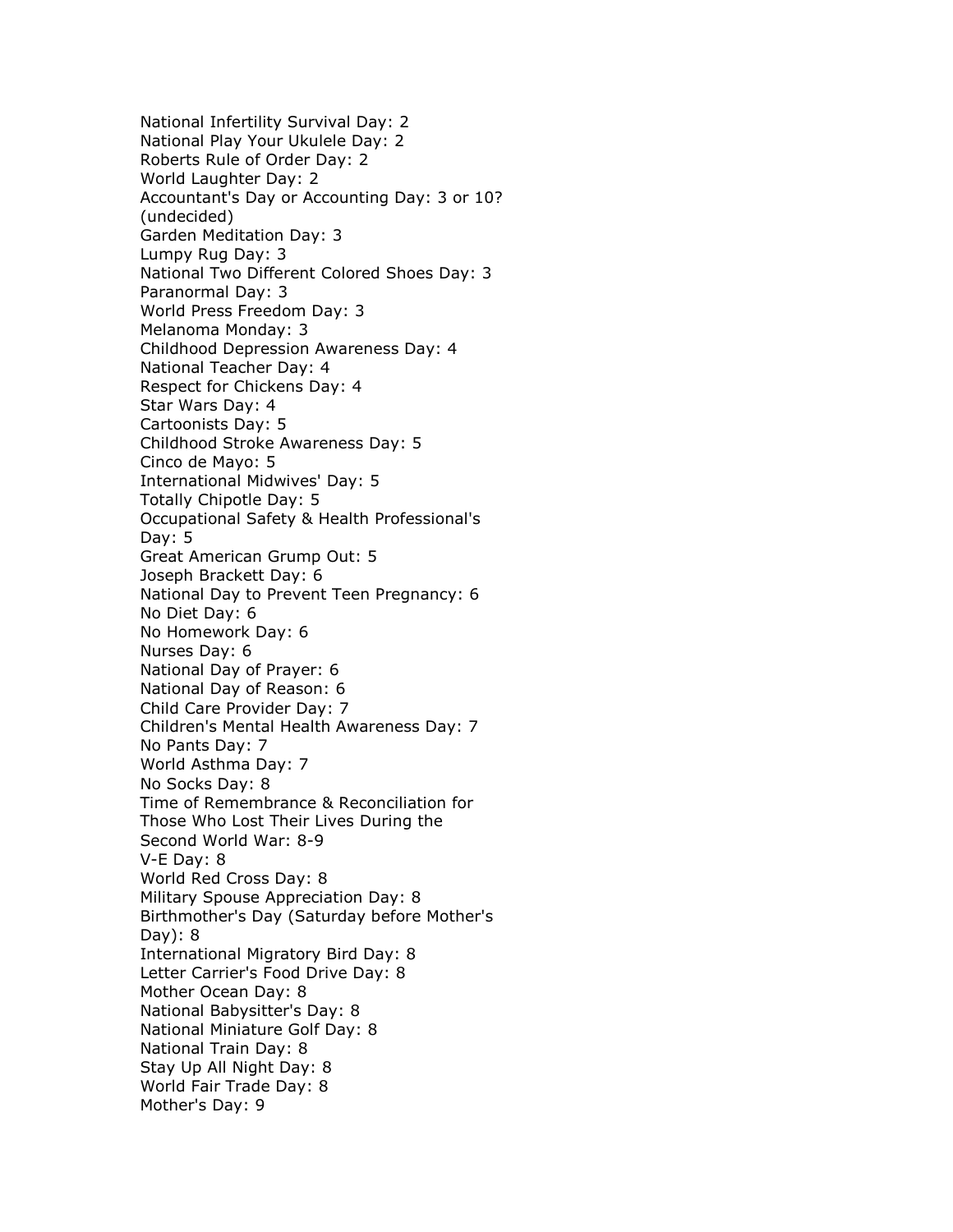Mothers At The Wall Day: 9 Rogation Sunday: 9 Rural Life Sunday Day: 9 Armed Forces Day Military-Amateur Crossband Communications: 10 Lupus Day: 10 Windmill Day: 10 Eat What You Want Day: 11 Fibromyalgia Awareness Day: 11 Donate A Day's Wages To Charity: 12 Limerick Day: 12 National Nutty Fudge Day: 12 National School Nurse Day: 12 National Night Shift Workers Day: 12 National Third Shift Workers Day: 12 Receptionists Day: 12 Ascension Day: 13 Frog Jumping Day: 13 Root Canal Appreciation Day: 13 National Chicken Dance Day: 14 The Stars and Stripes Forever Day: 14 Underground America Day: 14 International Day of Families: 15 National Chocolate Chip Day: 15 National Safety Dose Day: 15 Nylon Stockings Day: 15 Peace Officer Memorial Day: 15 National Pizza Party Day: 15 Straw Hat Day: 15 Armed Forces Day: 15 Preakness Stakes: 15 National Sea Monkey Day: 16 NASCAR Day: 16 Biographer's Day: 16 Victoria Day: 17 World Hypertension Day: 17 World Information Society Day: 17 World Telecommunications Day: 17 International Museum Day: 18 Shavuot: 18 Visit Your Relatives Day: 18 Boys Club Day: 19 May Ray Day: 19 National Employee Health & Fitness Day: 19 Turn Beauty Inside Out Day: 19 Eliza Doolittle Day: 20 Weights & Measures Day: 20 American Red Cross Founder's Day: 21 I Need A Patch For That Day: 21 International Virtual Assistants Day: 21 National Bike to Work Day: 21 National Defense Transportation Day: 21 National Wait Staff Day: 21